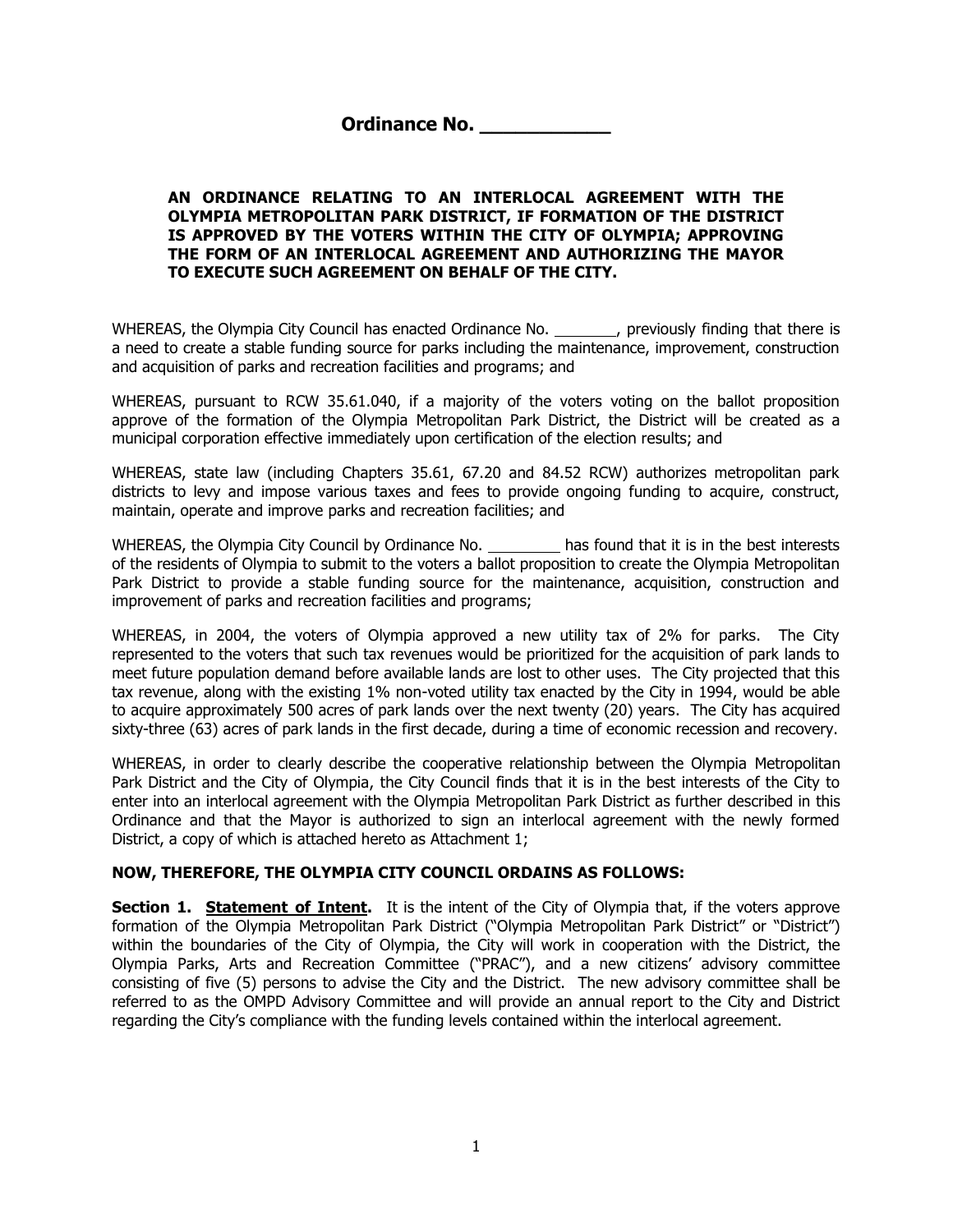Further, it is the intent of the City if the voters approve formation of the Olympia Metropolitan Park District that District funding will supplement and protect existing City of Olympia parks funding and not replace such City funding, as more specifically set forth in the interlocal agreement. The City would also commit to use of revenues from the 2% Voted Utility Tax (VUT) and the revenues from one-half of the 1% Non-Voted Utility Tax (NVUT) for the priorities of park land acquisition, together with maintenance and development of lands so acquired, to comply with park standards, and to keep pace with population growth before available lands are lost to development. The City would, as may be feasible, apply the remaining one-half of the 1% Non-Voted Utility Tax (NVUT) to such purposes, and in any budget year when this is not done, the City would apply the first \$500,000 of available year end savings to this purpose.

Finally, the City intends that the City and its Parks, Arts and Recreation Department will work cooperatively under an interlocal agreement with the Olympia Metropolitan Park District, as further authorized herein and as set forth in the interlocal agreement (Attachment 1).

**Section 2. Contingent Bond Issue Authorized.** If the voters approve formation of the Olympia Metropolitan Park District, the City is authorized and directed to issue general obligation bonds as soon as reasonably practicable after July 1, 2016, in such full amount as the City can reasonably and prudently issue based upon the projected revenue from the 2% Voted Utility Tax (VUT) approved in 2004 and the projected revenue of one-half of the 1% Non-Voted Utility Tax (NVUT) and within the City of Olympia's councilmanic debt capacity. The funds received from the issuance of such bonds shall be used for the sole purpose of acquiring park lands.

**Section 3. Interlocal Agreement Authorized.** If the voters of the proposed Olympia Metropolitan Park District approve its formation, the Mayor is authorized and directed to enter into an interlocal agreement with the Olympia Metropolitan Park District substantially in the form attached as Attachment 1, with such changes as the City Council deems necessary to ensure that the intent of the City as expressed herein is carried out.

**Section 4. Severability.** If any provision of this Ordinance or its application to any person or circumstance is held legally invalid, the remainder of the Ordinance or application of the provisions to other persons or circumstances shall remain unaffected. Further, if any provision of this Ordinance is held invalid, the City intends insofar as legally possible to replace the invalidated portion with another provision to accomplish the intent of the invalidated provision.

**Section 5. Ratification.** Any act consistent with the authority and prior to the effective date of this Ordinance is hereby ratified and affirmed.

[REMAINDER OF PAGE IS LEFT BLANK]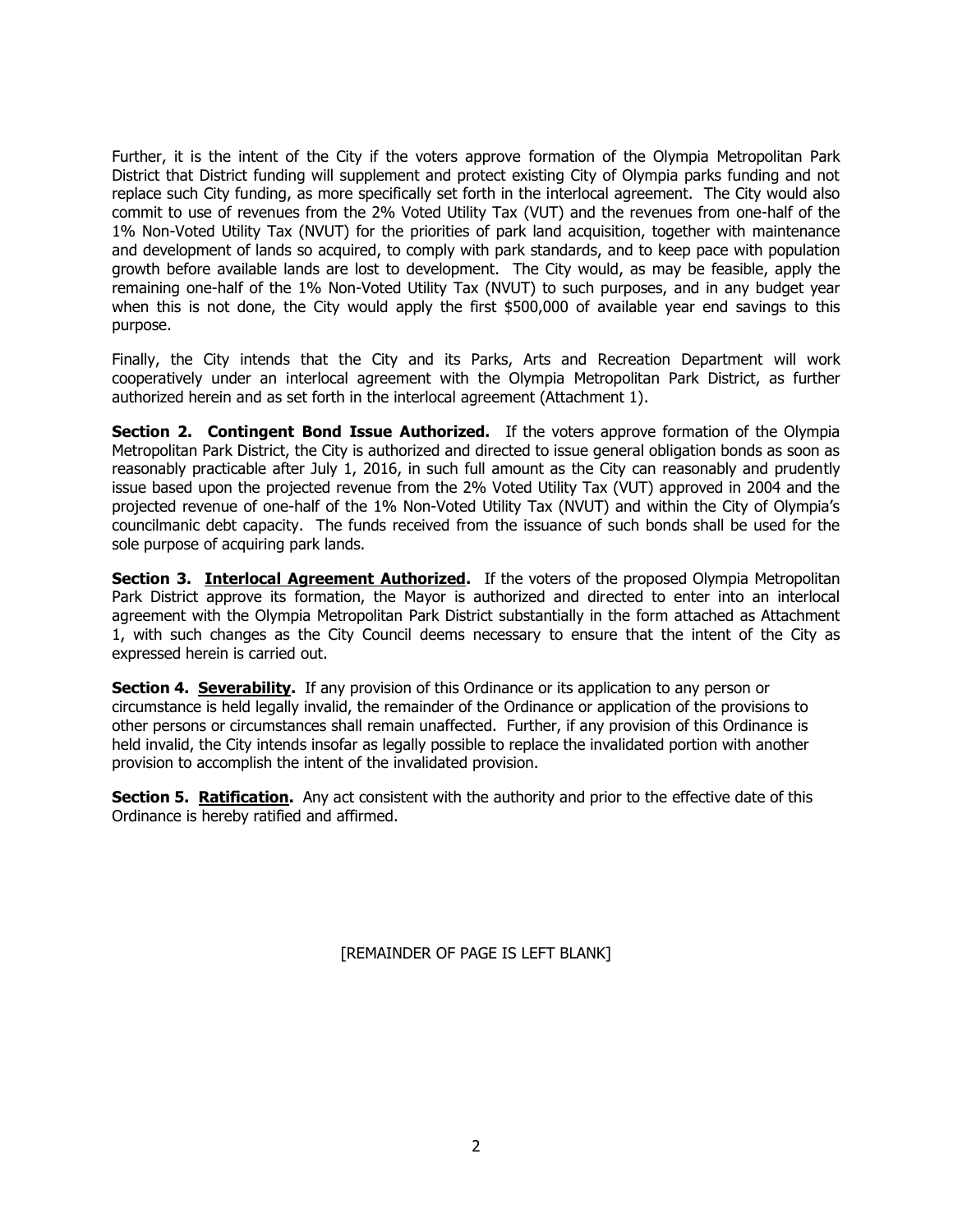**Section 6. Effective Date.** This Ordinance shall take effect five (5) days after its approval by the City Council and publication, as provided by law.

> \_\_\_\_\_\_\_\_\_\_\_\_\_\_\_\_\_\_\_\_\_\_\_\_\_\_\_\_\_\_\_\_\_\_\_\_\_\_\_\_\_ MAYOR

**ATTEST:**

CITY CLERK

**APPROVED AS TO FORM:**

\_\_\_\_\_\_\_\_\_\_\_\_\_\_\_\_\_\_\_\_\_\_\_\_\_\_\_\_\_\_\_\_\_\_\_\_\_

\_\_\_\_\_\_\_\_\_\_\_\_\_\_\_\_\_\_\_\_\_\_\_\_\_\_\_\_\_\_\_\_\_\_\_\_\_

CITY ATTORNEY

**PASSED:**

**APPROVED:**

**PUBLISHED:**

Attachment 1: Form of Interlocal Agreement between the City of Olympia and the Olympia Metropolitan Park District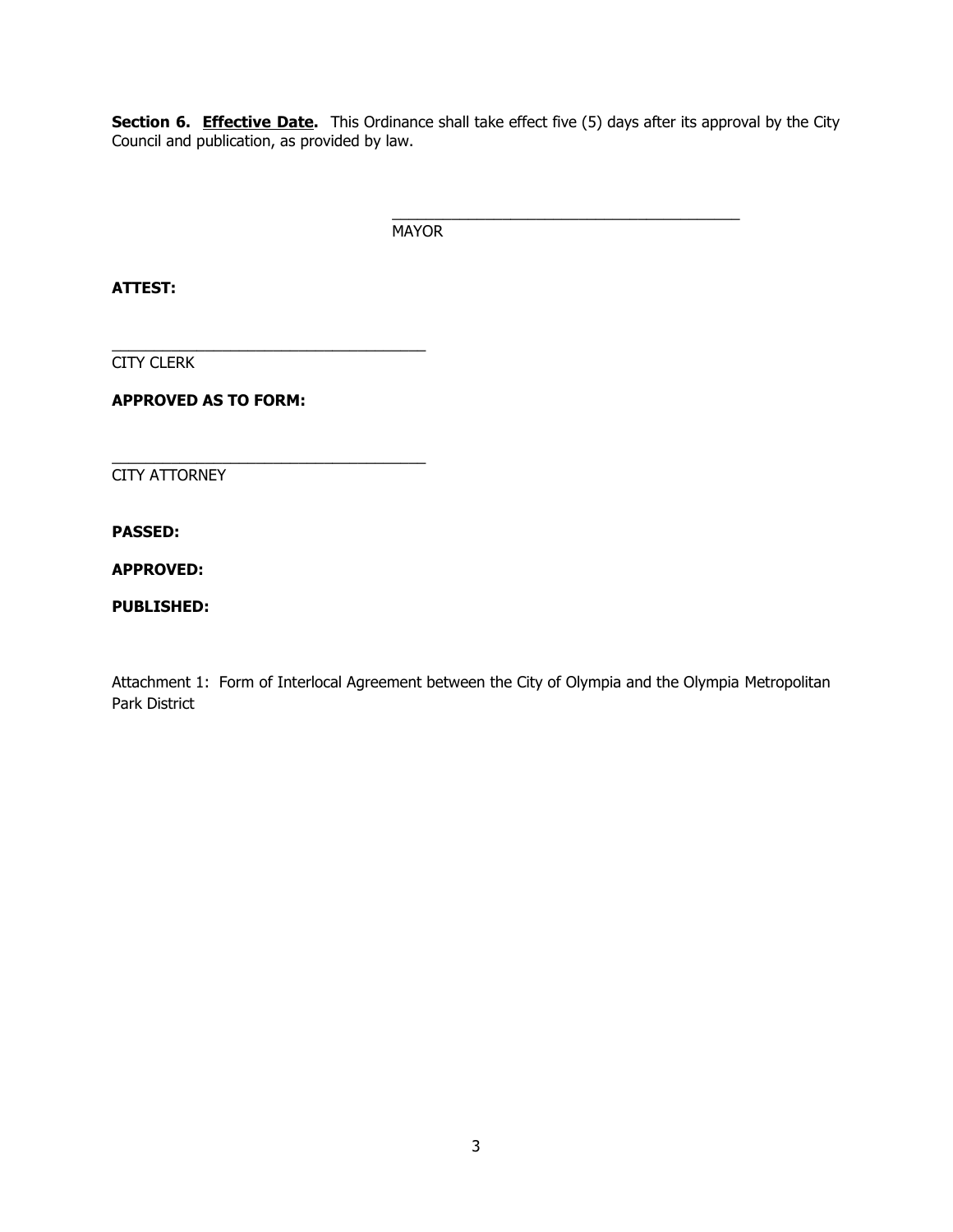### **Attachment 1**

# **INTERLOCAL AGREEMENT BETWEEN THE CITY OF OLYMPIA AND THE OLYMPIA METROPOLITIAN PARK DISTRICT**

THIS AGREEMENT (this "**Agreement**") between the City of Olympia, Washington (the "**City**"), a noncharter code city organized under Title 35A RCW, and the Olympia Metropolitan Park District, a municipal corporation organized under Chapter 35.61 RCW (the "**Park District**") (together, the "**Parties**") is effective as of \_\_\_\_\_\_\_\_\_\_\_\_, 2015, and is for the purposes described herein.

#### **RECITALS**

A. The City passed Ordinance Nos. \_\_\_\_\_\_\_\_\_\_\_ and \_\_\_\_\_\_\_\_\_\_ proposing formation of a metropolitan park district under Chapter 35.61 RCW and expressing its intent to cooperate with such a district to acquire, maintain, operate and improve parks and recreational facilities and programs for the future.

B. A majority of the voters voting at an election held on November 3, 2015 approved the formation of the Park District and the Park District was formed upon certification of the election results, pursuant to RCW 35.61.040, possessing all powers available to a metropolitan park district under state law.

C. The City and the Park District are each, acting independently or jointly, authorized by RCW 67.20.010 and other state law, *inter alia,* to acquire, construct, improve, control, operate and maintain parks, and other recreational facilities or services.

D. Chapter 39.34 RCW (Interlocal Cooperation Act) permits local governmental units to make the most efficient use of their powers by enabling them to cooperate on the basis of mutual advantage.

E. By Ordinance No. \_\_\_\_\_\_\_\_\_\_ of the City, the Mayor is authorized to execute this Agreement on behalf of the City.

F. By Resolution No. \_\_\_\_\_\_\_\_\_\_\_\_ of the Board of Commissioners of the Park District (the "District Board"), the President of the District Board is authorized to execute this Agreement on behalf of the Park District.

G. The City and the Park District desire to enter into this Agreement pursuant to Chapters 39.34 and 67.20 RCW in order to establish the framework for cooperation to acquire, maintain, operate and improve parks and recreational facilities and programs for the future.

#### **AGREEMENT**

The Parties enter into this Agreement in order to coordinate their efforts as authorized by Chapter 67.20 RCW and the Interlocal Cooperation Act: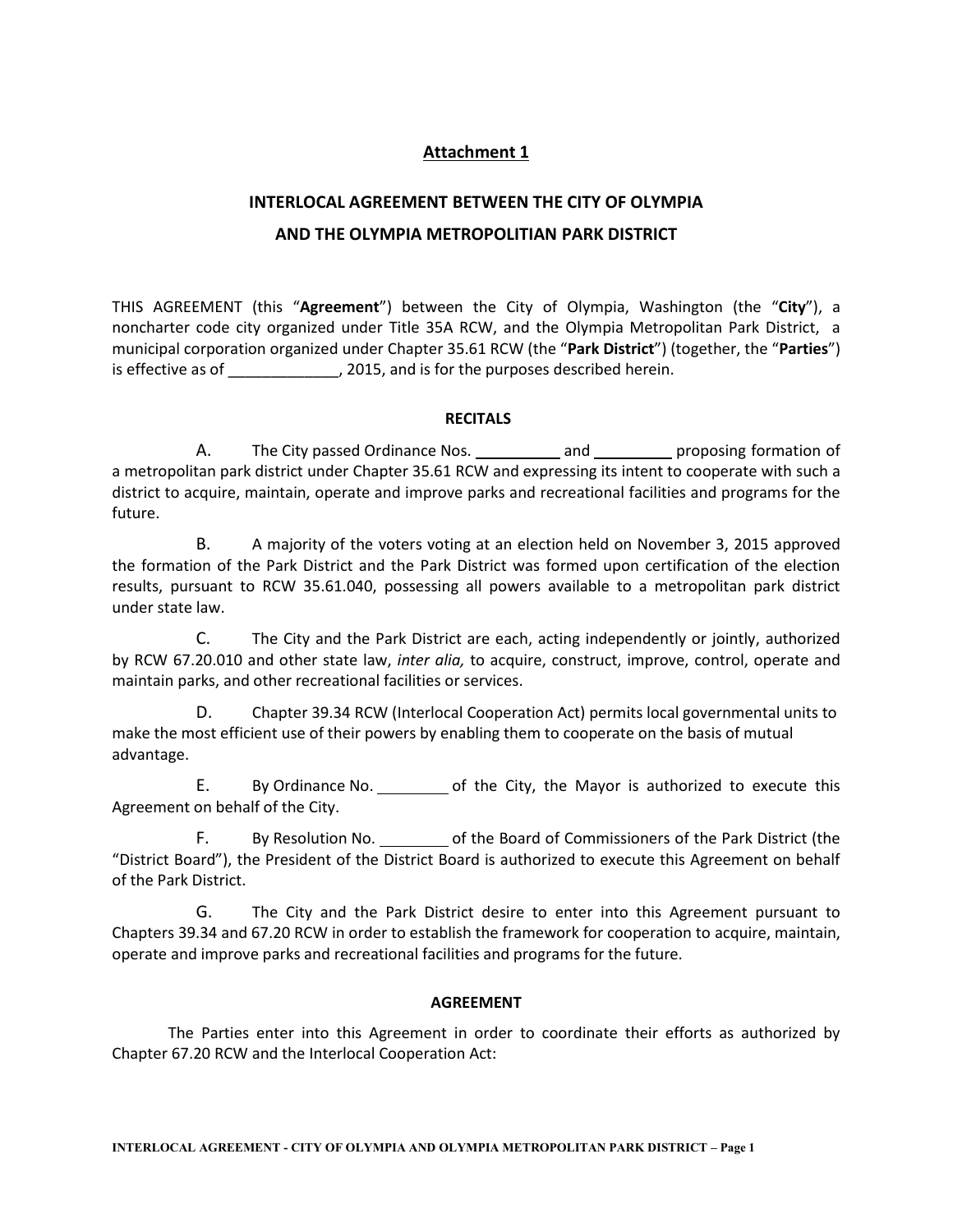1. **Purpose and Interpretation.** The City and the Park District are each, acting independently or jointly, authorized by Chapters 67.20 and 39.34 RCW, *inter alia,* to acquire, construct, improve, control, operate and maintain parks, and other recreational facilities. The purpose of this Agreement is to make the most efficient use of public funds and to avoid duplication of efforts.

2. **Park District Staffing.** Pursuant to this Agreement and as part of the consideration provided hereunder, the City may provide for staffing to implement the projects, programs and services identified in the adopted Park District budget and may provide necessary related support to the Park District, including without limitation, administrative staffing, treasury management services, legal services and similar support. These support services may be provided either in-house or through contracts with private contractors, firms or nonprofit organizations.

3. **Finances and Budgeting.** The Parties agree to participate in the budgeting process described in this Agreement. The Park District intends to pay all property taxes collected by it to the City that are not needed to cover expenses of the District, to be paid directly by the District in furtherance of the purposes set forth herein. The City agrees to apply any funds received by it from the Park District in accordance with this Agreement.

3.1. **Budget Process.** The Parties agree to the following process for limiting and controlling the Park District's annual budget and property tax levy:

#### 3.1.1 **Finance.**

 (i.) The City shall include in its annual General Fund Operating Budget revenues to support the Olympia Parks, Arts and Recreation Department (hereafter "OPARD") projects, programs and services in amounts necessary to meet or exceed the minimum funding described in this paragraph. The 2015 adopted net budget for OPARD is \$4.4 million which is 11% of the General Fund revenues calculated using the methodology in Addendum 1. This percentage so calculated will be the baseline for allocating General Fund revenues to OPARD in subsequent years, unless the City Council by resolution with a super majority vote after public hearing, determines that an exigent financial circumstance or natural disaster prevents the Council from maintaining this level of General Fund support. The Council will approve OPARD's budget and provide oversight in accordance with the City's normal budget processes. In accordance with state guidelines, the City shall account for the Park District and treat it as a Blended Component Unit and shall keep the necessary records to ensure the proper expenditure of all funds received by it for parks and recreation purposes, in accordance with this Agreement, state law and City ordinances.

 (ii.) The City commits to use the 2% Voted Utility Tax (VUT) revenues to acquire new park land and to maintain and develop those acquired park properties, with a priority on acquisition to the extent practicable.

 (iii.) The City commits to use one-half of the 1% Non-Voted Utility Tax (NVUT) revenues to acquire new park land and to maintain and develop those acquired park properties, with a priority on acquisition to the extent practicable.

 (iv.) The City intends to allocate in its budget the remaining one-half of the Non-Voted Utility Tax (NVUT) to acquire new park land and to maintain and develop those acquired park properties, with a priority on acquisition to the extent practicable. If such budget allocation does not occur, to the extent a year end fund balance exists, then the City intends, absent an exigent financial circumstance, to allocate the first \$500,000 of that balance to such purposes.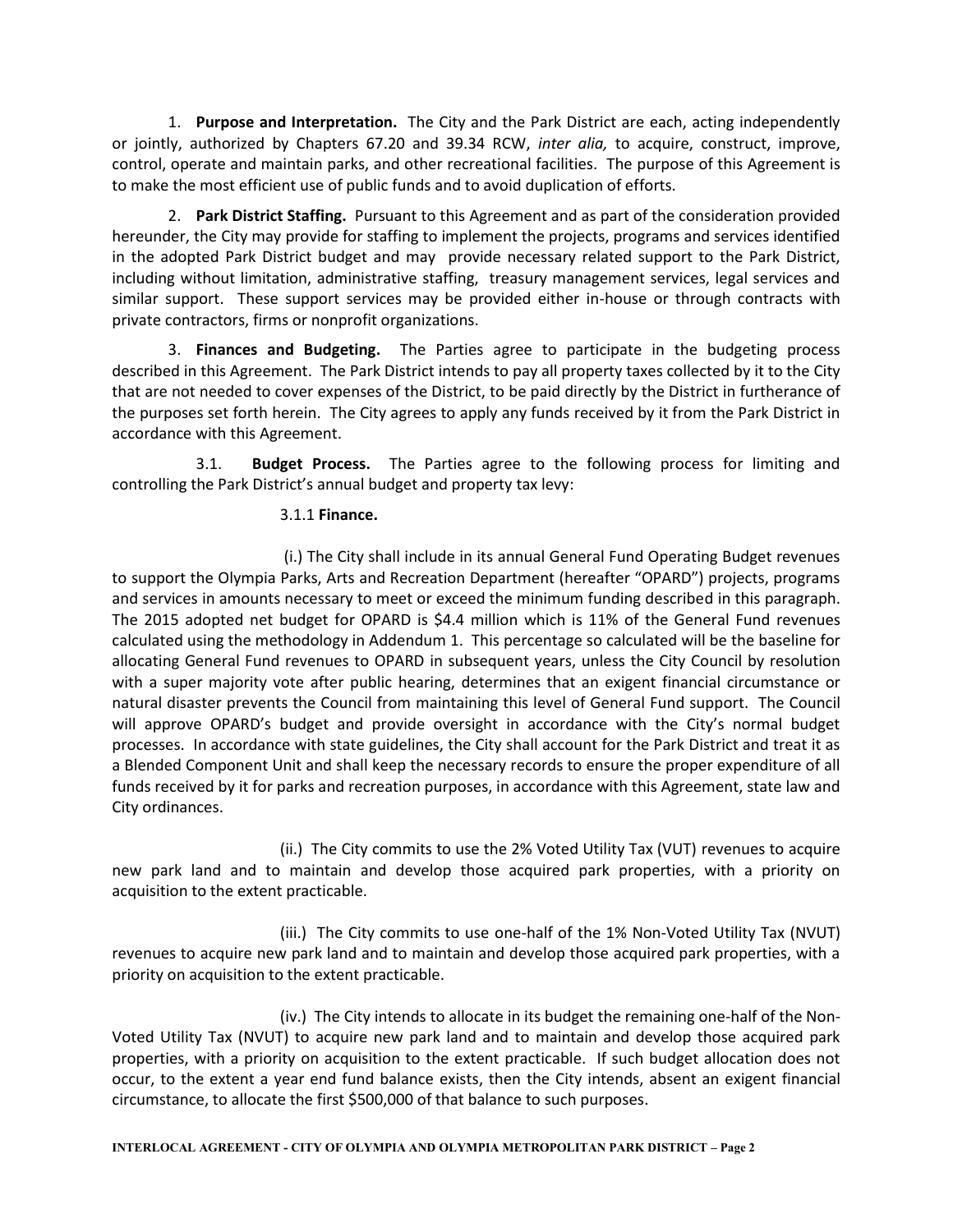(v.) The City intends to maintain the funding levels in (i.) and (ii.) without a time limit, and the funding levels in (iii.) until January 1, 2030, and the funding levels in (iv.) until January 1, 2026.

3.1.2 **City to Prepare Budget Request.** In conjunction with development of its own budget request, the City administration shall identify the amount of funding required from the Park District and shall prepare a Park District budget request to be presented to the District Board. The budget request shall describe the proposed expenditures of Park District revenues and shall be accompanied by an annual report documenting the status of the park and recreation projects, programs and services undertaken pursuant to this Agreement.

3.1.3 **Advisory Committee Review.** The City and the Board of the Park District shall create an advisory committee of at least five (5) persons, who shall be Olympia residents, to advise the City and District. The persons chosen for service on the advisory committee shall be knowledgeable about parks budgeting and finance, park acquisitions, development, maintenance, park standards, and funding levels. Service on the committee shall be for a four (4) year term. The advisory committee shall be referred to as the OMPD Advisory Committee and provide an annual report to the City Council and Park District Board regarding the City's compliance with the funding levels in (i.) and (iv.) in Section 3.1.1. The draft of such report shall be posted on the City's website and the public shall be afforded a reasonable opportunity of at least twenty (20) days to comment on such report prior to the report being finalized.

3.1.4 **Adoption of Budget and Levy by Park District.** The Board of the Park District shall review the budget proposal and approve a final Park District budget in accordance with state law. The Park District agrees to levy property taxes annually under RCW 35.61.210, within applicable statutory and constitutional rate and amount limitations, in amounts sufficient to fund its adopted budget.

3.2. **City Administrative Services Director to serve as Treasurer.** The Park District agrees to take such actions as are necessary under RCW 35.61.180, including obtaining the approval of the County Treasurer, to appoint the City Administrative Services Director to serve as Treasurer for the Park District. If so appointed, the City Administrative Services Director shall perform the functions of Treasurer under state law and maintain financial records on behalf of the Park District, kept in accordance with applicable generally accepted accounting principles and other applicable governmental accounting requirements. The Park District shall pay for the Treasurer's surety bond, insurance for the Board and all audit costs.

4. **Condemnation and other Exercise of Governmental Powers.** The Park District shall not exercise condemnation powers within the City of Olympia. If condemnation of property is required for Park District purposes, the City may exercise condemnation powers on the Park District's behalf. The Park District shall form no local improvement district within the City. If formation of a local improvement district is required for Park District purposes, the City may carry out the formation and may levy and collect assessments on the Park District's behalf.

### 5. **Interlocal Cooperation Act Provisions.**

5.1. **Ownership of Property**. All park and recreation land, facilities and equipment that are maintained, acquired, improved or otherwise used in connection with this Agreement are and shall remain the property of the City. No joint property ownership is contemplated under the terms of this Agreement. In accordance with state law and City policy, the City retains the right to acquire or to sell or divest itself of city owned park land or facilities. Any proceeds from a sale or divestment of park land or facilities shall be dedicated to park purposes, including repaying bonds issued for park purposes.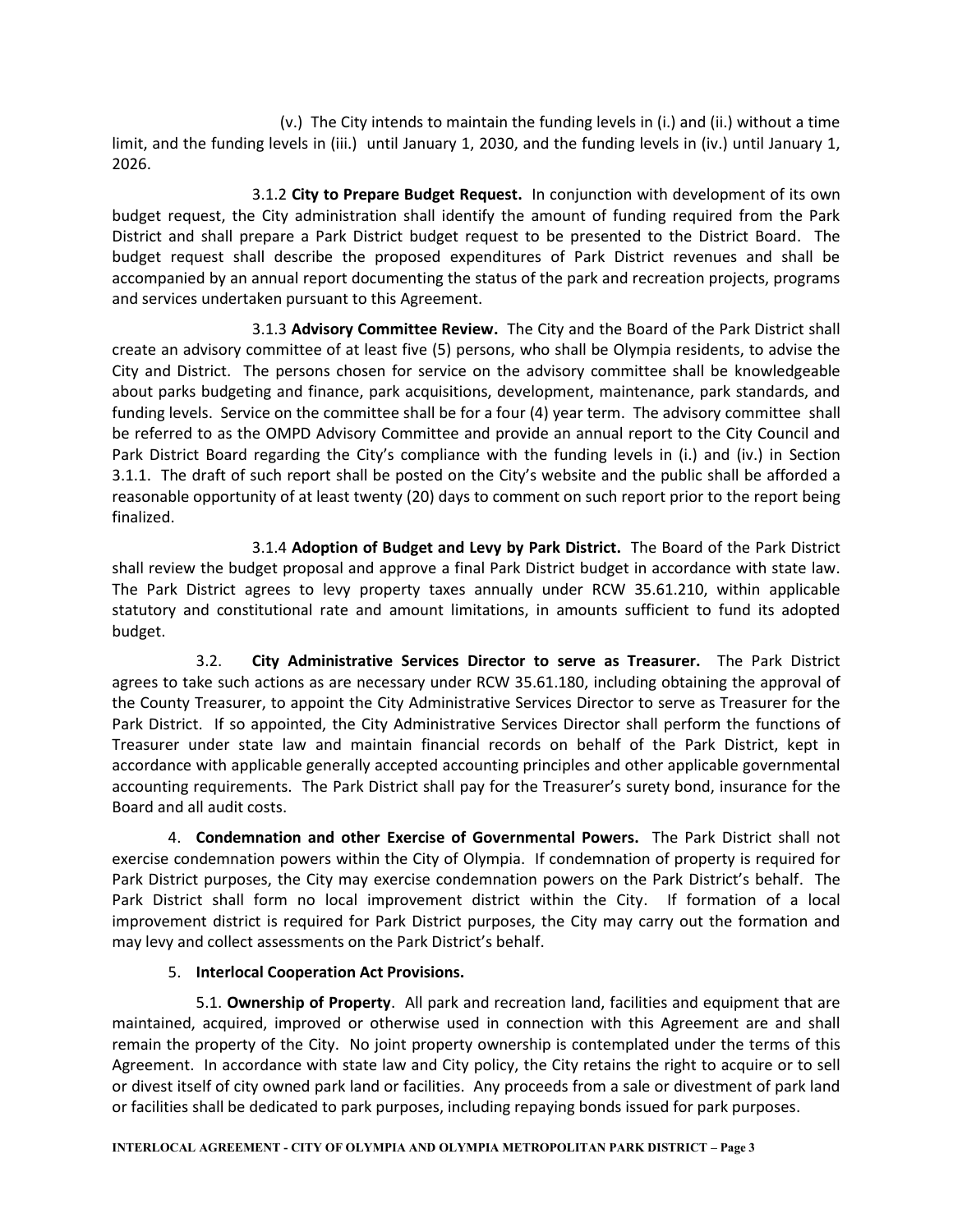5.2 **No Joint Board.** No provision is made for a joint board.

 5.3 **Amendment.** Upon agreement of both parties reduced to writing and signed by them, this Agreement may be amended as circumstances require. Provided, the City intends that any amendment would occur only after a report regarding such amendment is issued by the OMPD Advisory Committee, and Council holds a public hearing and votes to approve such amendment by a super majority.

6. **Termination**. This Agreement may be terminated by either Party upon the provision of 180 calendar days' notice to the other party. Provided, the City intends that any action it may take to terminate will be done after Council holds a public hearing and, if such termination would have the effect of reducing the amount or duration of any of the  $(i.) - (iv.)$  funding levels in Section 3.1.1., votes to approve termination by a super majority of the City Council. Additionally, this Agreement expires upon the future dissolution of the Park District. Upon dissolution of the Park District, it is the intent of the Parties that all assets are turned over to the City. However, if the Park District has any outstanding debt or if the City has issued debt on behalf of the Park District, this Agreement shall not be terminated or the District dissolved until the debt is paid or defeased.

7. **Compliance with Other Laws**. The Parties shall comply with all applicable state and federal laws, including without limitation those regarding contracting, labor relations, minimum and prevailing wage, open public meetings, public records, and nondiscrimination.

8. **Severability**. In the event that any provision of this Agreement is held to be in conflict with an existing state statute or any future amendment thereof, such provisions shall be severable, and the remaining provisions of this Agreement shall remain in full force and effect. If any provision of this Ordinance is held invalid, the City intends, insofar as legally possible, to replace the invalidated portion with another provision to accomplish the intent of the invalidated provision.

9. **Effective Date**. This Agreement will be effective after filing or posting, as provided by law.

IN WITNESS WHEREOF, the Parties have executed this Agreement as of the date first written above.

| CITY OF OLYMPIA, WASHINGTON | OLYMPIA METROPOLITAN PARK DISTRICT      |  |  |  |  |
|-----------------------------|-----------------------------------------|--|--|--|--|
| Mayor                       | President of the Board of Commissioners |  |  |  |  |
| ATTEST:                     | ATTEST:                                 |  |  |  |  |
| City Clerk                  | Secretary of the Board of Commissioners |  |  |  |  |
| <b>APPROVED AS TO FORM:</b> |                                         |  |  |  |  |
|                             |                                         |  |  |  |  |

City Attorney